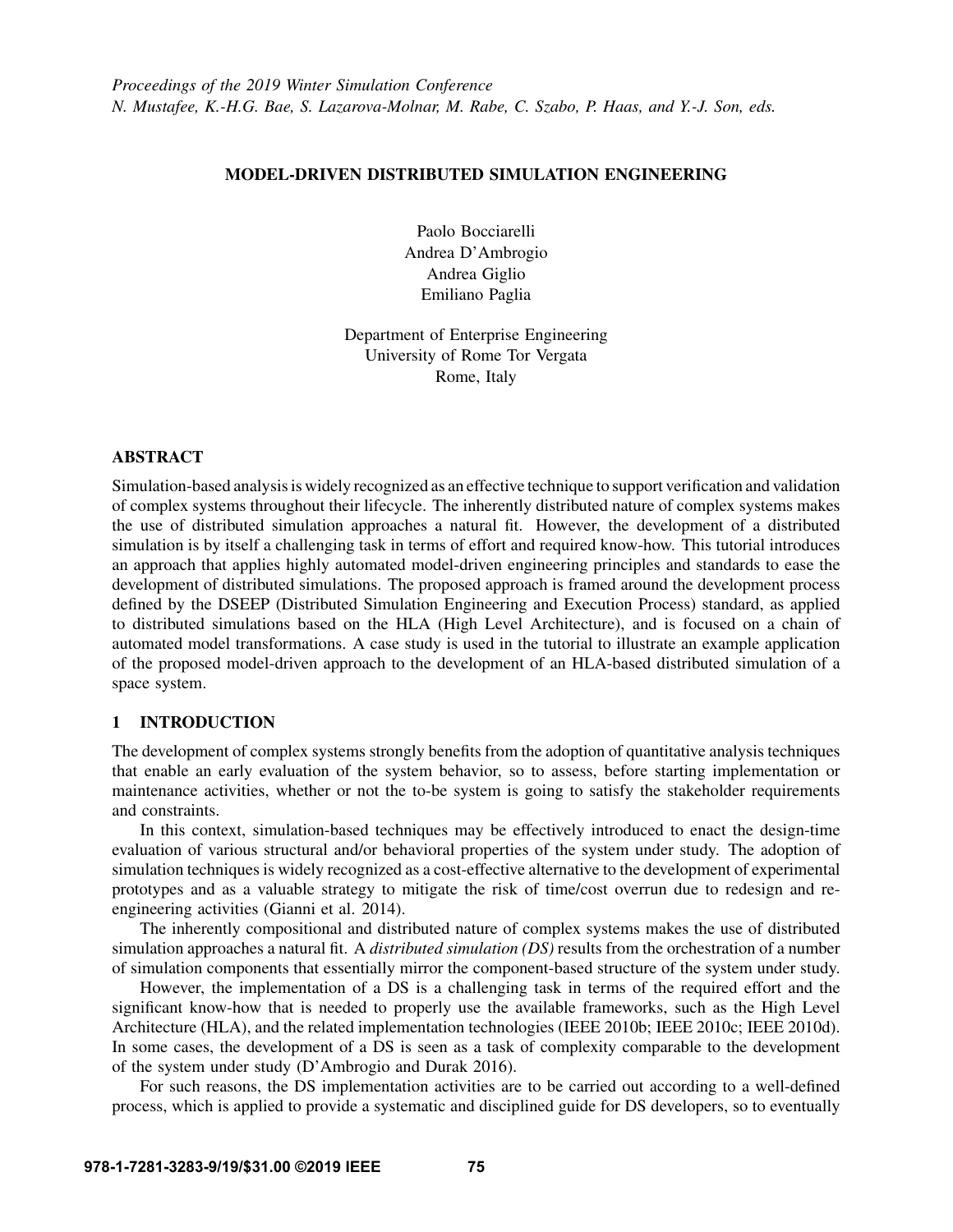satisfy the DS requirements. This tutorial specifically addresses the definition of an *engineering process* that effectively supports the DS development through the use of formal models and the introduction of a significant degree of automation.

Systems development processes have traditionally focused on document-centric approaches based on the use of documents and data available at different level of abstractions and using different notations. A significant step forward has been achieved with the introduction of *model-based systems engineering (MBSE)* that, according to the definition promoted by the International Council on Systems Engineering (INCOSE), refers to the formalized application of modeling to support the system development, along all the different development phases [\(INCOSE 2017\)](#page-14-5).

A relevant issue underneath the MBSE approach is the availability of a language that provides the required modeling capabilities. In this respect, SysML, a UML domain-specific extension for systems engineering applications, is currently considered as the standard modeling language adopted in the MBSE context [\(OMG 2017b\)](#page-14-6). The advantages obtained by MBSE in terms of enhanced communications, reduced development risks, improved quality, increased productivity and enhanced knowledge transfer, can be further scaled up by advanced approaches that apply metamodeling techniques and automated model transformations, introduced in the more general *model-driven engineering (MDE)* context, to increase the level of automation throughout the system lifecycle.

In this respct, this tutorial introduces an approach that applies model-driven engineering principles and standards to reduce the effort of DS development. The proposed approach is framed around the development process defined by the DSEEP (Distributed Simulation Engineering and Execution Process) standard [\(IEEE](#page-14-7) [2010a\)](#page-14-7), as applied to HLA-based distributed simulations [\(IEEE 2010b\)](#page-14-1).

Specifically, the proposed approach, named *MoDSEEP (Model-driven DSEEP)*, introduces appropriate model-to-model and model-to-text transformations to automatically derive a significant portion of the HLA-based DS implementation from the SysML description of the system under study.

The rest of the paper is structured as follows. Section [2](#page-1-0) gives the reader basic notions about model-driven engineering and HLA-based DS. Section [3](#page-3-0) outlines MoDSEEP, the proposed DSEEP enhancement. Section [4](#page-5-0) illustrates the SysML extension that is used to annotate SysML models given as input to the chain of model transformations outlined in Section [5.](#page-6-0) Section [6](#page-9-0) describes an example application of the proposed approach and, finally, Section [7](#page-12-0) gives concluding remarks.

### <span id="page-1-0"></span>2 BACKGROUND

The next two subsections provide the necessary background about the main concepts at the basis of this tutorial, i.e., model-driven engineering and HLA-based DS, respectively.

#### 2.1 Model-driven Engineering

Model-driven engineering (MDE) is an approach to system design and implementation that addresses the raising complexity of execution platforms by focusing on the use of formal models (Atkinson and Kühne [2003;](#page-13-0) [Schmidt 2006\)](#page-14-8). According to this paradigm, the abstract models that are specified at the beginning of the system lifecycle are then given as input to *model transformations* that generate models at lower levels of abstraction, until stepwise refined models can be made executable.

One of the most important initiatives driven by MDE is the *Model Driven Architecture (MDA)*, the Object Management Group (OMG) incarnation of MDE principles [\(OMG 2003\)](#page-14-9). The following main standards have been introduced as part of the MDA effort:

- *Meta Object Facility (MOF)*: for specifying technology neutral metamodels (i.e., models used to describe other models) [\(OMG 2017a\)](#page-14-10);
- *XML Metadata Interchange (XMI)*: for serializing MOF metamodels/models into XML-based schemas/documents [\(OMG 2015\)](#page-14-11);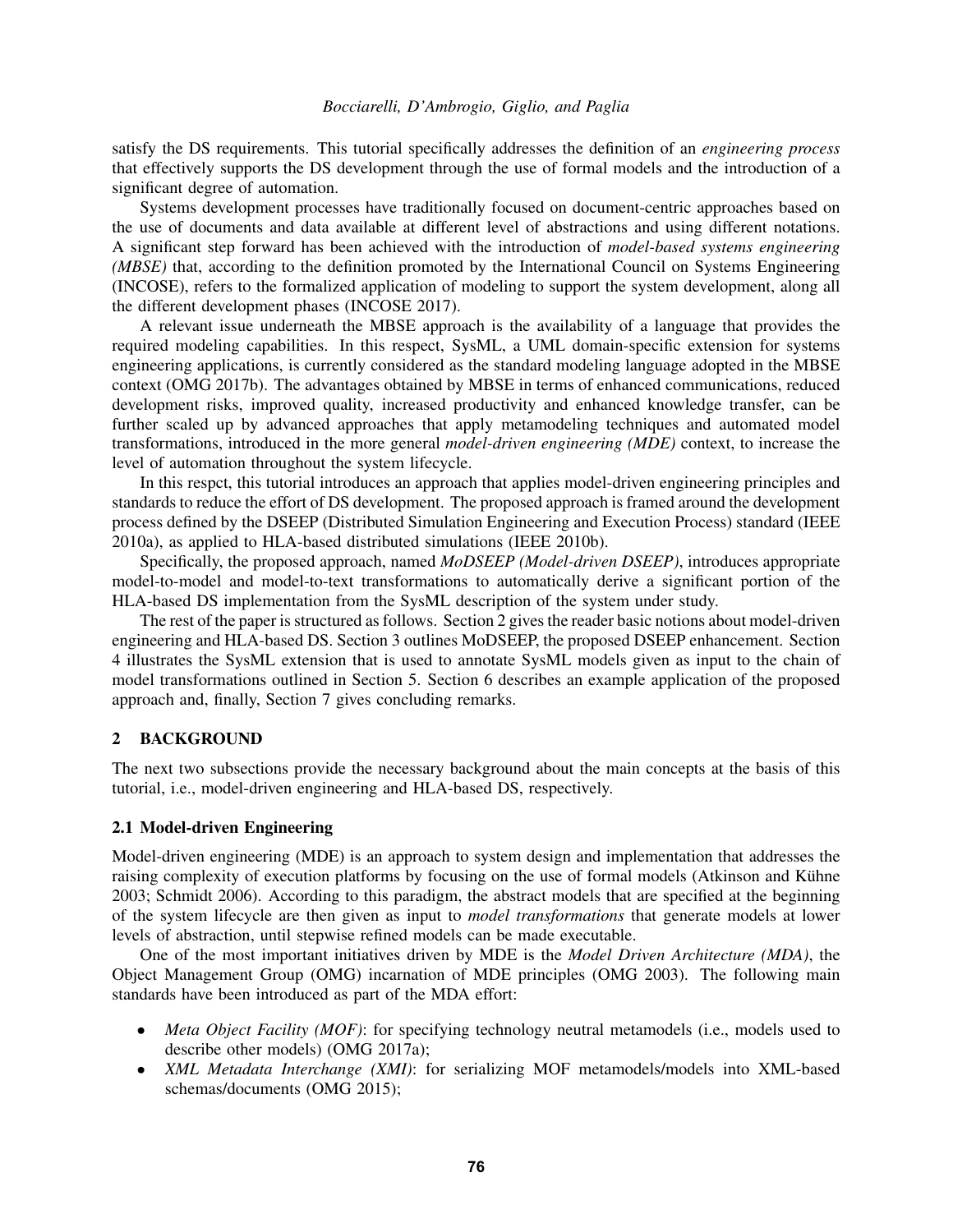*Bocciarelli, D'Ambrogio, Giglio, and Paglia*

<span id="page-2-0"></span>

Figure 1: Overview of MDA standards.

• *Query/View/Transformation (QVT)* and *MOF Model To Text (MOFM2T)*: for specifying *model-tomodel* and *model-to-text* transformations, respectively [\(OMG 2016;](#page-14-12) [OMG 2008\)](#page-14-13).

The relationship among the aforementioned MDA standards is summarized in Figure [1.](#page-2-0) Model M*<sup>A</sup>* and model  $M_B$  are instances of their respective metamodels, namely metamodel  $M M_A$  and metamodel  $M M_B$ , which in turn are expressed in terms of *MOF Model* primitives. The *QVT metamodel*, which provides an hybrid (declarative/imperative) transformation language, is used to specify model-to-model transformations, e.g., to generate model M*<sup>B</sup>* from model M*A*. Both model M*<sup>A</sup>* and model M*<sup>B</sup>* can be serialized using XMI rules to obtain the corresponding XMI documents, that is, the XML-based representation of such models. XMI rules can also be used at metamodel layer to serialize metamodels and obtain XMI schemas for XMI document validation. When the target model is of text type (e.g., code written in a given programming language), the *MOFM2T metamodel* is used to specify the relevant model-to-text transformation.

### 2.2 Distributed Simulation and High Level Architecture

A DS results from the orchestration of loosely coupled simulation components that are executed on computational nodes interconnected through a network infrastructure of LAN or WAN type [\(Kuhl et al.](#page-14-14) [1999\)](#page-14-14).

A relevant and widely adopted DS framework is the *High Level Architecture (HLA)*, initially developed by the US DoD Modeling and Simulation Coordination Office and then standardized by IEEE [\(IEEE](#page-14-1) [2010b;](#page-14-1) [IEEE 2010c;](#page-14-2) [IEEE 2010d\)](#page-14-3). In essence, HLA provides a set of rules to enable the interoperability of distributed simulation components, according to the following main concepts:

- *Federation*: a DS execution composed of a set of simulation components.
- *Federate*: a simulation component that is part of a federation.
- *Run-time infrastructure (RTI)*: the simulation-oriented middleware for managing federates interaction.

A relevant issue covered by the HLA standard is the definition of the *Federation Object Model (FOM)*, which describes the data exchanged by federates during the federation execution. The FOM includes *object*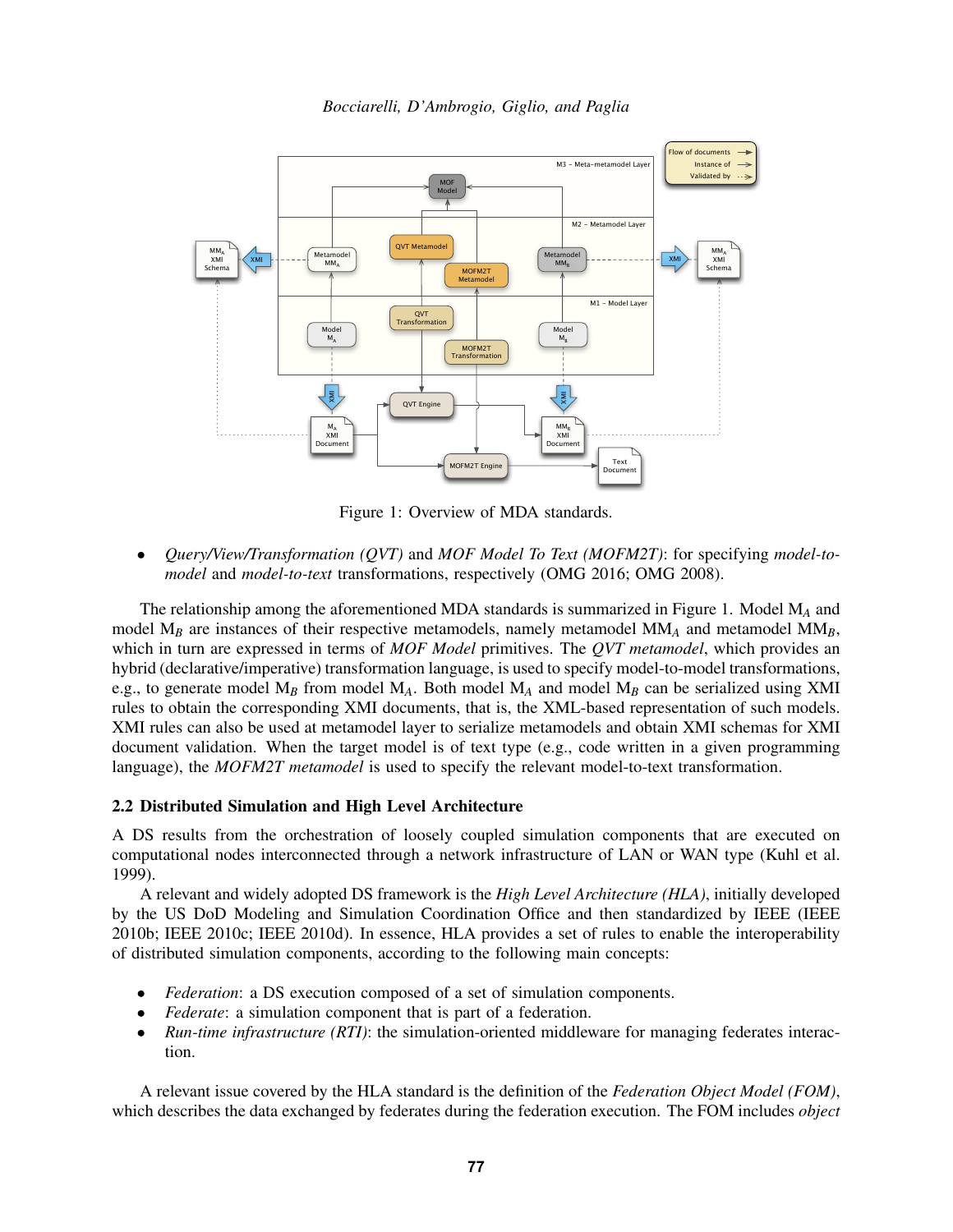*Bocciarelli, D'Ambrogio, Giglio, and Paglia*

<span id="page-3-1"></span>

Figure 2: HLA Distributed Simulation Engineering and Execution Process (DSEEP).

*classes* and *interaction classes*. An object class is composed of a set of *object attributes* whose values define the state of a persistent object at any point during the DS execution, whereas an interaction class defines an event that a federate can generate or react to, as described by a set of event properties (or *interaction parameters*). The two types of information (objects and interactions) are exchanged through a publish/subscribe paradigm by using the services provided by the RTI. A federate can register an object, which is an instance of an object class, and then update attribute values. Other federates that are subscribed to that object class can discover the related instances and then receive attribute value updates. Interactions are used in a similar way, except that they have associated a set of parameters and do not represent persistent entities.

The HLA framework also exploits the Distributed Simulation Engineering and Execution Process (DSEEP) [\(IEEE 2010a\)](#page-14-7), which defines a standardized and rigorous process for developing and executing distributed simulations. Figure [2](#page-3-1) depicts the flow of steps that the DSEEP introduces to drive the development and the execution of a DS. The DSEEP underlines the importance of clearly identifying the simulation objectives and defining a conceptual model of the simulation. The design and the development of the federation are executed by allocating the required responsibilities to the various federates, and also by identifying those existing federates which can be reused and integrated in the implementation step.

## <span id="page-3-0"></span>3 MoDSEEP: MODEL-DRIVEN DISTRIBUTED SIMULATION DEVELOPMENT PROCESS

This section illustrates the proposed *MoDSEEP (Model-driven DSEEP*), an enhancement of DSEEP that benefits from the adoption of model-driven engineering principles and that has been tailored to fit the systems engineering domain's needs. The MoDSEEP rationale is shown in Figure [3.](#page-4-0) MoDSEEP has been specified as a flow of artifacts that are generated as the result of the following manual and automated (transformation-based) steps:

- 1. At the first step, the Simulation Objectives and Constraints are identified, in order to clarify what users expect from the simulation.
- 2. Then a Conceptual Analysis is carried out to identify the abstract concepts at the basis of the simulation specification. The conceptual analysis produces a SysML-based conceptual model and includes two sub-steps. First, the SysML4HLA profile, a SysML extension described in Section [4.1,](#page-5-1) is used to annotate the SysML model with specific marks used to derive the HLA-based simulation model. Specifically, the profile allows one to specify how the system has to be partitioned in terms of federates and how system model elements have to be mapped to HLA model elements, such as object classes and interaction classes. The second sub-step deals with the specification of the FOM Datatype Library. Such a library, that is introduced in section [5.3,](#page-7-0) specifies concepts and datatypes that are referred to the specific application domain and used for the automated generation of FOM modules.
- 3. The Design Federation Environment step is divided in two different sub-steps. First, the annotated system model produced at the previous step is given as input to the SysML-to-HLA *model-tomodel* transformation to generate the HLA-based simulation model (Federation Model). In real world cases, a federation model may be composed of several interacting subsystems and may also include non-software components, as, e.g., for *hardware-in-the-loop* simulation. For such a reason,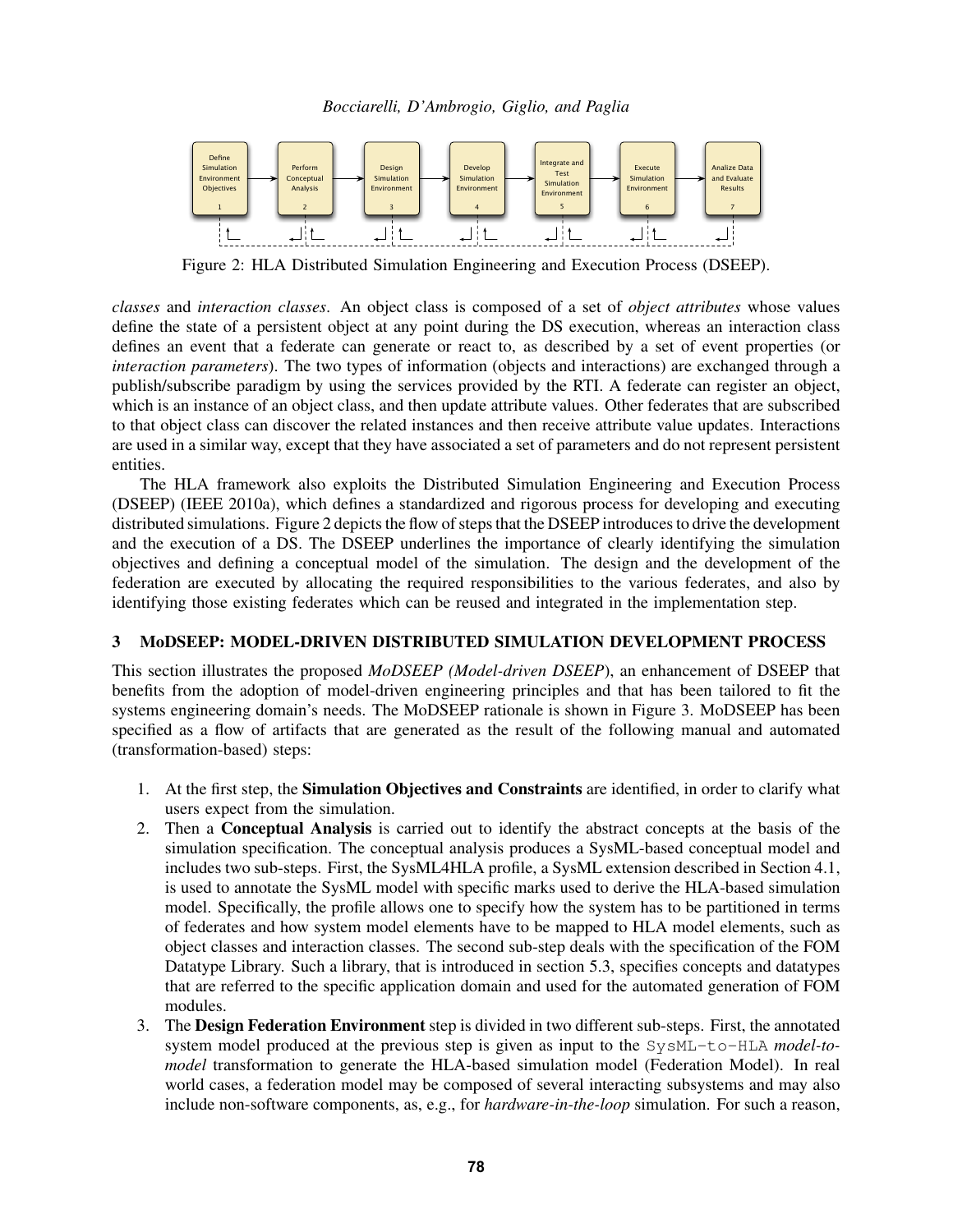<span id="page-4-0"></span>

*Bocciarelli, D'Ambrogio, Giglio, and Paglia*

Figure 3: Outline of the MoDSEEP (Model-driven DSEEP).

the HLA-based simulation model is specified as a SysML model appropriately extended by use of the HLA-FOM profile, so to use concepts and datatypes specified by the FOM Datatype Library. The so obtained Federation Model allows one to specify the HLA role played by selected model elements (e.g., which SysML blocks act as federates, which block attributes have to be considered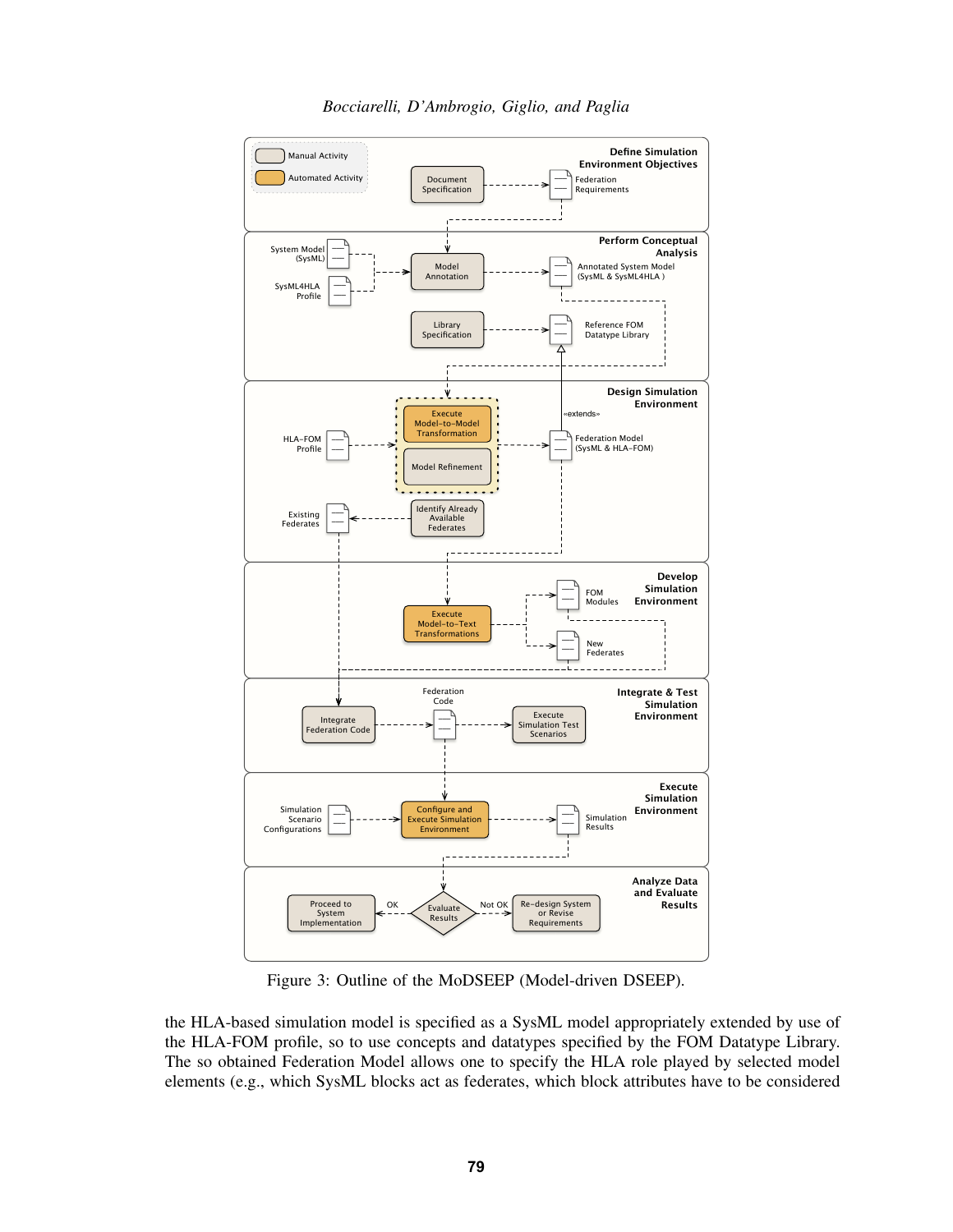as object parameters, etc.). The second sub-step deals with the possible identification of existing federates that are to be reused as part of the federation.

- 4. Once the federation model has been defined and the possible set of already available federates has been identified, the Develop Federation Environment step is carried out. Similarly to previous steps, the federation development consists of two sub-steps: the development of the required FOM modules and the implementation of federates to be developed from scratch. In this respect, MoDSEEP makes use of two *model-to-text* transformations: the HLA-to-Code transformation is used to generate a significant portion of the Java/HLA-based code of the federates, while the HLA-to-FOM transformation is in charge of generating the required set of FOM modules.
- 5. The Integrate and Test Simulation Environment step is then carried out to put all the pieces together. Existing federates identified at step 3 and new federates developed from scratch at step 4 are integrated to build the concrete implementation of the simulation system. A set of tests is also executed to discover and fix defects and to assess the correctness of the simulation behavior.
- 6. At the Execute Simulation step, the simulation experiments are finally run to investigate the behavior of the system under analysis.
- 7. Finally, the Evaluation step is used to analyze the simulation results so as to understand the behavior of the simulated system in its operational environment, and, ultimately, to assess whether or not a re-design is required before going ahead with the system implementation.

The tutorial specifically focuses on the*Conceptual Analysis*, *Design Federation Environment* and*Develop Federation Environment* steps of the MoDSEEP in Figure [3,](#page-4-0) as illustrated in the next two subsections, which give the details of the aforementioned SysML model annotations and the model transformations, respectively. The rest of steps are not directly impacted by the introduction of MoDSEEP, and thus are not further described.

## <span id="page-5-0"></span>4 SYSML MODEL ANNOTATIONS

As outlined in the previous section, MoDSEEP makes use of two SysML extensions, which have been introduced by use of a standard profiling technique, in other words a lightweight extension mechanism applied to a source modeling language to provide annotations that do not alter the original content of the model. In the MoDSEEP case, two profiles, namely *SysML4HLA* and *HLA-FOM*, have been introduced to annotate SysML models with HLA-related concepts at different levels of abstraction. Specifically, the main objective of the *SysML4HLA* profile is the identification of those SysML elements playing an active role in the HLA simulation (e.g., SysML blocks acting as object classes, or attributes to be considered as object parameters), while the *HLA-FOM* profile focuses on the representation of HLA-based implementation details (e.g., publish/subscribe relationships, time management, FOM modules, etc.). The two profiles, described in subsections [4.1](#page-5-1) and [4.2,](#page-6-1) respectively, have been initially inspired by (Topcu et al.  $2016$ ).

## <span id="page-5-1"></span>4.1 SysML4HLA Profile

The *SysML4HLA* profile has been introduced to annotate SysML models with HLA-specific data, so as to drive the automated generation of the Federation Model used to implement the HLA-based DS of the system under study. *SysML4HLA* provides a set of stereotypes (or extensions of the source language elements) that extend the Block element of SysML, which in turn is an extension of the Class UML metaclass (or element of the UML metamodel). The introduced stereotypes are used to annotate those SysML Block elements that represent the basic elements of an HLA-based DS, i.e., federation, federates, object classes and interaction classes. Further details about the *SysML4HLA* profile can be found in [\(Bocciarelli et al.](#page-13-1) [2012;](#page-13-1) [Bocciarelli et al. 2013\)](#page-14-16).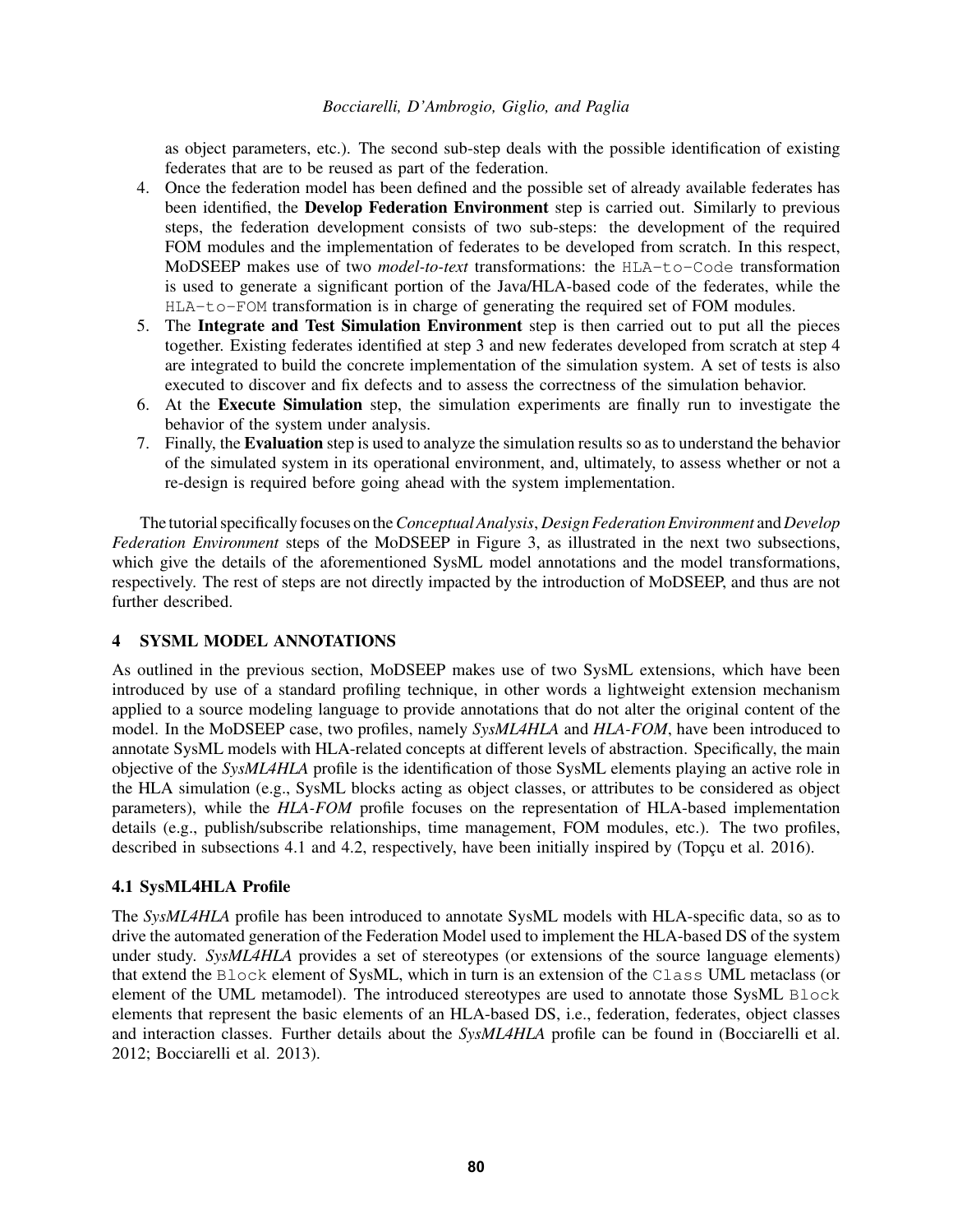*Bocciarelli, D'Ambrogio, Giglio, and Paglia*

<span id="page-6-2"></span>

Figure 4: HLA-FOM SysML Profile: OMTKernel Package.

# <span id="page-6-1"></span>4.2 HLA-FOM Profile

The *HLA-FOM* Profile consists of a set of stereotypes organized in two different packages: the *OMTKernel* package, which contains stereotypes used to annotate the model, and the *HLADatatypes* package, which provides the data types of the attributes used to specify the stereotypes included in the *OMTKernel* package. Both packages refer to the HLA *Object Model Template (OMT)*, the standard that defines the format of HLA FOMs. Figure [4](#page-6-2) illustrates the *OMTKernel* package. The reader is sent to [\(IEEE 2010d\)](#page-14-3) for a detailed description of OMT types and objects, and to [\(Bocciarelli et al. 2019\)](#page-14-17) for the full specification of the HLA-FOM Profile.

# <span id="page-6-0"></span>5 MODEL TRANSFORMATIONS RATIONALE

This section outlines the rationale of the following model transformations, which are at the basis of MoDSEEP:

- the SysML-to-HLA *model-to-model* transformation, which takes as input the SysML-based system model and yields as output the HLA-based federation model;
- the HLA-to-FOM *model-to-text* transformation, which takes as input the HLA-based federation model and yields as output the required set of FOM modules;
- the HLA-to-Code *model-to-text* transformation, which takes as input the HLA-based federation model and yields as output the code that partially implements the federates of the HLA-based DS.

# 5.1 Generation of Federation Model: SysML-to-HLA model-to-model transformation

The SysML-to-HLA model-to-model transformation is specified in the QVT Operational Mapping (QVTo) langauge [\(OMG 2016\)](#page-14-12) and executed by use of the QVTo implementation provided as a plugin of the Eclipse Modeling Framework (EMF) [\(Eclipse Foundation 2008\)](#page-14-18). The transformation takes as input a SysML model representing the system under study and yields as output a SysML model that specifies the HLA-based DS. The input model is annotated with stereotypes provided by the SysML4HLA profile, whereas the output model makes use of the HLA-FOM profile. The rationale of the transformation is described in Figure [5,](#page-7-1) which outlines how system model elements are mapped to federation model objects. For the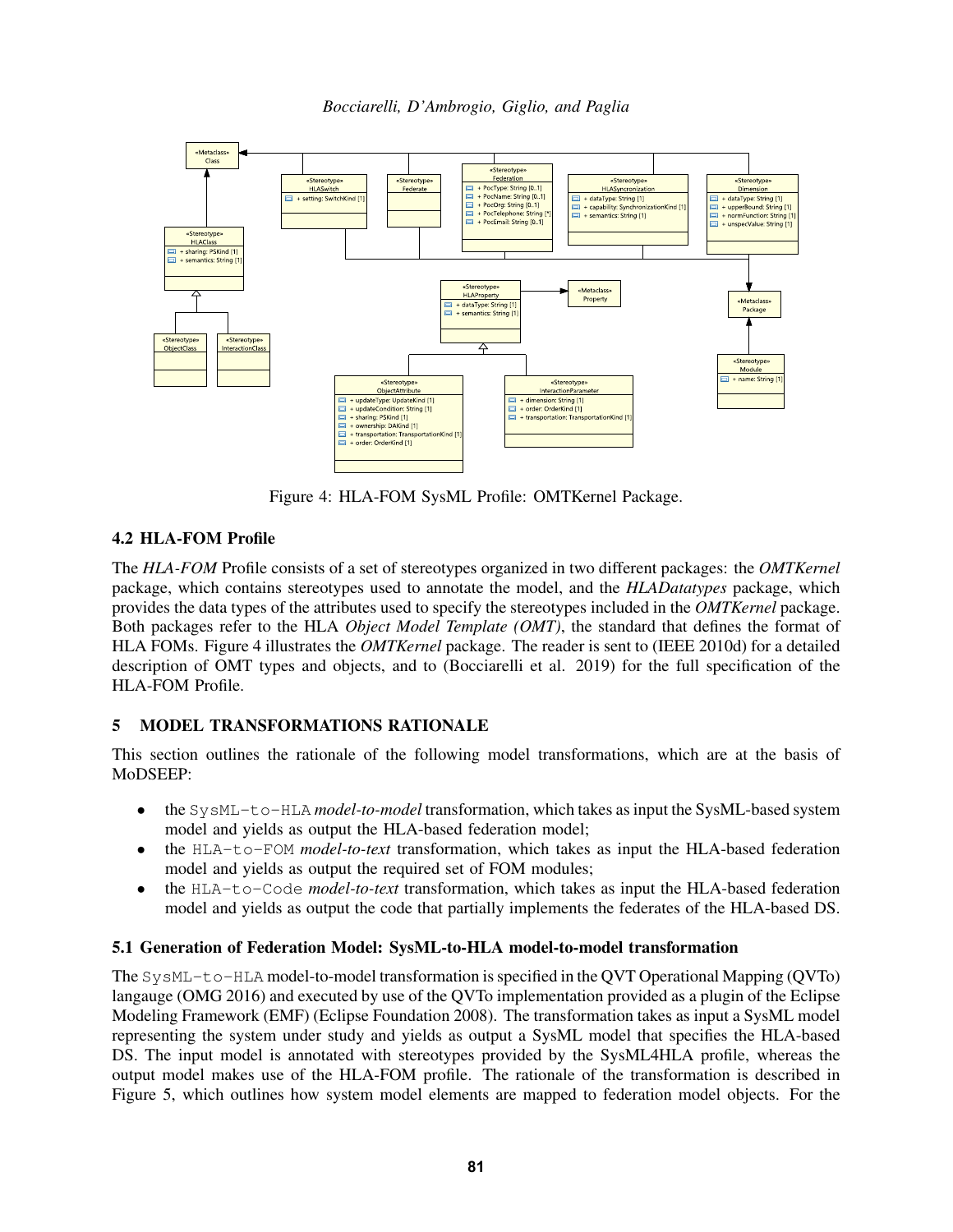*Bocciarelli, D'Ambrogio, Giglio, and Paglia*

<span id="page-7-1"></span>

Figure 5: Rationale of the SysML-to-HLA model transformation.

sake of conciseness, the figure only shows source model elements stereotyped as  $\langle\langle\delta\rangle\rangle = \langle\langle\delta\rangle\rangle$ The transformation of elements stereotyped as <<InteractionClass>> follows an identical approach. The complete specification of the SysML-to-HLA can be found in [\(Bocciarelli et al. 2012;](#page-13-1) [Bocciarelli](#page-13-2) [et al. 2019;](#page-13-2) [Bocciarelli et al. 2013\)](#page-14-16).

## 5.2 Generation of HLA Code: HLA-to-Code model-to-text transformation

The HLA-to-Code model-to-text transformation takes as input the HLA-based federation model (i.e., the SysML-based Federation Model) and yields as output the corresponding HLA-based implementation code. The generated code makes use of the *Pitch pRTI* RTI implementation [\(Pitch 2012\)](#page-14-19) and Java as the language for implementing federates and ambassadors. The model-to-text transformation is specified in the template-based Acceleo language [\(Eclipse Foundation 2012\)](#page-14-20), which conforms to the OMG MOFM2T standard, and executed by use of the Acceleo implementation provided as an EMF plugin. The specification of the proposed transformation includes the following templates:

- *generateFederate*, which generates a Java class that implements the federate skeleton for each SysML block stereotyped as <<Federate>>, .
- *generateAmbassador*, which generates a set of Java classes implementing federate ambassadors.
- *generateObjIntClass*, which creates the skeleton of methods for publishing and subscribing resources for each SysML block stereotyped as <<ObjectClass>> or <<InteractionClass>>, according to Publish/Subscribe relationships and for each relevant class generated by the *generateFederate* template.

## <span id="page-7-0"></span>5.3 Generation of FOM Modules: HLA-to-FOM model-to-text transformation

The HLA-to-FOM model-to-text transformation makes use of the HLA-FOM profile, which allows one to specify implementation-oriented HLA-based annotations, and, optionally, a library specifying the datatypes and the objects hierarchy which have to be used in order to make the simulation compliant to a given reference FOM. Table [1](#page-8-0) outlines the rationale of the model-to-text transformation by identifying the source of (where to find) the various input elements that the transformation uses to generate the corresponding FOM module elements. Beyond the mappings shown in Table [1,](#page-8-0) a complete understanding of the  $HLA-to-FORM$  transformation behavior requires the illustration of two fundamental issues: the subclassing of FOM entities and the partitioning of the FOM into different modules, as described in Section [5.3.1](#page-7-2) and Section [5.3.2,](#page-9-1) respectively.

## <span id="page-7-2"></span>5.3.1 Handling of Subclassing

An important objective of the proposed approach is to specify a model transformation that is general enough to be used in different application domains and operational contexts. In other words, the transformation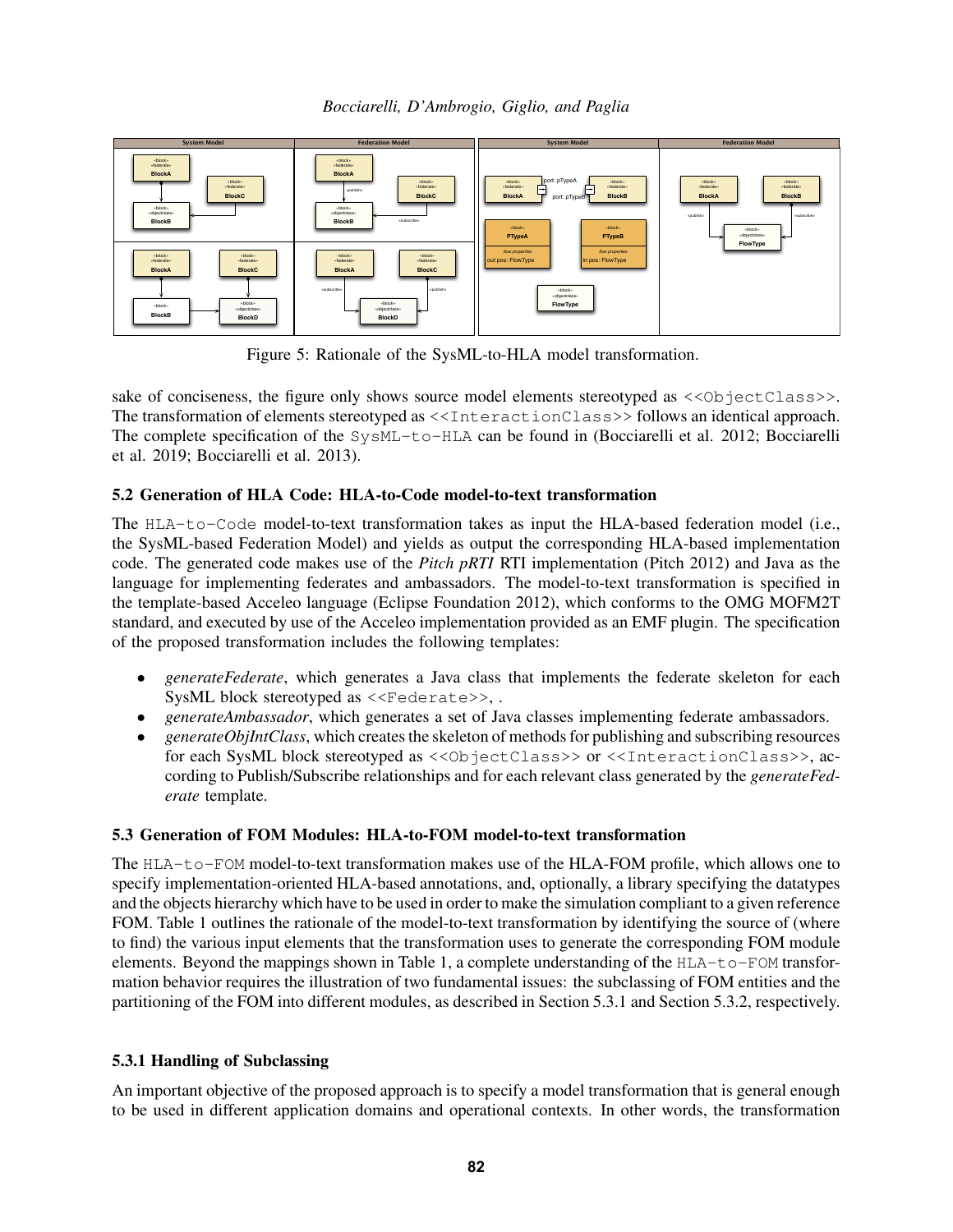<span id="page-8-0"></span>

| <b>Element</b>                | Source                |
|-------------------------------|-----------------------|
| <b>Identification Table</b>   |                       |
| Name, Type                    | SysML model           |
| Modification date             | date of generation    |
| POC.                          | Profile               |
| <b>Object Classes</b>         |                       |
| Object Class name             | SysML model           |
| Object Class semantics        | Profile               |
| Class Hierarchy               | SysML model + library |
| <b>Object Attributes</b>      |                       |
| Attribute name                | SysML model           |
| Attribute datatype            | SysMl model + library |
| Attribute semantics           | Profile               |
| Attribute characterization    | Profile               |
| <b>Synchronization points</b> |                       |
| All attributes                | Profile               |

| Table 1: Data sources for FOM module elements. |  |
|------------------------------------------------|--|
|------------------------------------------------|--|

| Element                          | Source                |
|----------------------------------|-----------------------|
| <b>Interaction Classes</b>       |                       |
|                                  |                       |
| Interaction Class name           | SysML model           |
| Interaction Class semantics      | Profile               |
| Class Hierarchy                  | SysML model + library |
| <b>Interaction Parameters</b>    |                       |
| Parameter name                   | SysML model           |
| Parameter datatype               | SysMl model + library |
| Parameter semantics              | Profile               |
| Parameter characterization       | Profile               |
| <b>Datatypes</b>                 |                       |
| Name, type, hierarchy, semantics | SysML library         |
| <b>Switches</b>                  |                       |
| All attributes                   | Profile               |

<span id="page-8-1"></span>

Figure 6: Handling of subclassing (a) and modularity (b).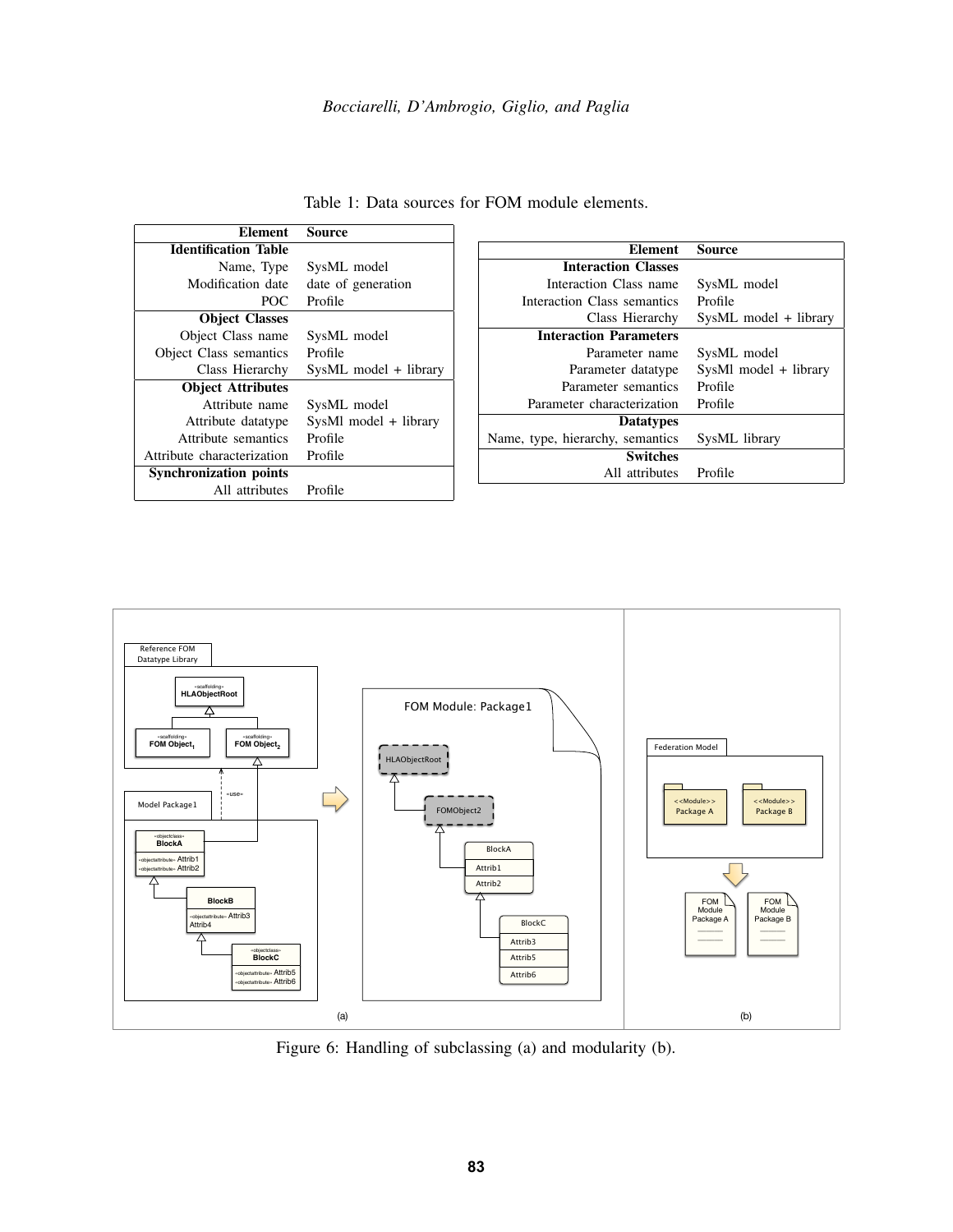must not assume the availability of a specific reference FOM and must not hard-code any predefined FOM structure. To achieve such an objective, the proposed approach makes use of an external SysML library, which defines the datatypes and the objects hierarchy as specified by the optional reference FOM.

In this respect, the availability of the external (and optional) library allows systems engineers to make the model compliant to the reference FOM by specifying that i) a model element stereotyped as <<ObjectClass>> or <<InteractionClass>> is a subclass of a given library element and, ii) an attribute of the source model stereotyped as << ObjectAttribute>>or << InteractionParameter>>>>>> must be typed by one of the datatypes provided by the library.

This design choice requires the HLA-to-FOM model-to-text transformation to effectively handle inheritance relationships by considering two different types of inheritance relationship. To better explain such an idea, let us consider the example shown in part (a) of Figure [6,](#page-8-1) where a SysML model uses an external Datatype Library.

The left part shows the model given as input to the transformation engine. The Datatype Library provides an implementation of the entity hierarchy specified in the Reference FOM and the implementation of the several related datatypes, as well.

The first type of inheritance relationship that the transformation has to address is the one existing in the actual annotated SysML model: as shown in the figure, BlockC is a subclass of BlockB, which in turn is a subclass of BlockA. The stereotypes << ObjectClass>> and << ObjectAttribute>> are used to specify which elements play the relevant role in the HLA federation (it is not necessary that all the elements in the model have a counterpart in the FOM).

The second type of inheritance relationship that the transformation has to address is the one between model elements and the elements of the imported library, when available, e.g., the subclassing with respect to the entities provided by the Reference FOM. In the example shown in part (a) of Figure [6,](#page-8-1) BlockA plays the role of an object class that inherits from the *FOM Object*<sub>2</sub> element, so to properly manage the scaffolding mechanism that makes the resulting FOM module compliant to the Reference FOM.

### <span id="page-9-1"></span>5.3.2 Handling of Modularity

Another relevant requirement that the model transformation has to satisfy is the handling of modularity. From a general perspective, the SysML model provides a representation of the entire DS. According to the HLA standard, the FOM is not necessarily to be described in a monolithic document, but can be specified throughout a set of modules, each providing a subset of the whole model. In this respect, the proposed method enables the partitioning of the FOM into a set of modules using the following strategy:

- the SysML system model is partitioned into different packages, so that model elements that have to be mapped to the same FOM module are contained in the same package;
- each package is annotated with the  $\langle\langle \text{Mod}_1 \rangle \rangle$  stereotype provided by the HLA-FOM profile, with the tag Name used to specify the related module name;
- the model transformation processes one package at a time, in order to yield as output the required FOM modules, as shown in part (b) of Figure [6.](#page-8-1)

### <span id="page-9-0"></span>6 EXAMPLE APPLICATION: DEVELOPMENT OF A SPACE SYSTEM FEDERATION

This section illustrates an example application of the proposed MoDSEEP. The provided example focuses on the development of a space system and illustrates the various steps that allows systems engineers to generate the HLA federation, starting from an abstract SysML-based specification of the system. The objective of this section is to show in more detail the MoDSEEP steps and the related *model-to-model* and *model-to-text* transformations, rather than focusing on the modeling of a full-fledged system or on the evaluation of the simulation results.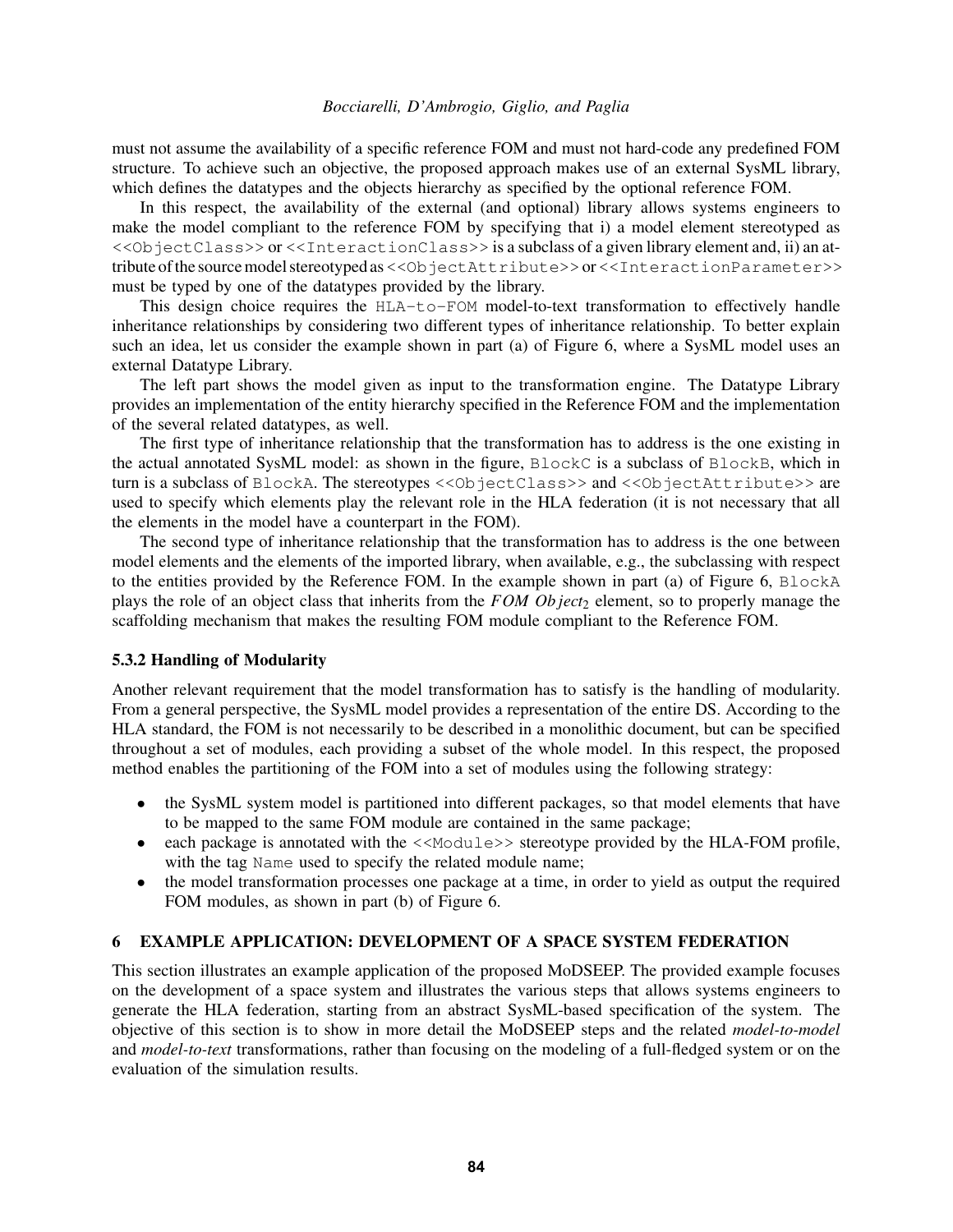*Bocciarelli, D'Ambrogio, Giglio, and Paglia*

<span id="page-10-0"></span>

Figure 7: SysML model for the example space system, annotated with the SysML4HLA profile.

### 6.1 System Specification and Definition of the Simulation Requirements

Let us consider a space system dealing with the remote control of a space rover that moves on a planet surface. The space system is structured in two different subsystems: the *Space Rover* subsystem, which is turn composed by a base station and a vehicle equipped with a camera and a robotic arm, and the *Ground Segment*, which implements the subsystem to remotely control the rover from the Earth.

The definition of the simulation objectives and requirements allows systems engineers to identify and specify what users expect from the simulation, and to describe the operational scenarios used to execute the simulation. In this respect, let us suppose that the simulation must assess the behavior of the communication system that interconnects the ground station and the space rover, and also verify how safely the rover can be moved on the planet surface. As the simulation deals with the space domain, a relevant requirement that must be addressed to ensure interoperability in the given context, is that the federation must be compliant with the SISO Space Reference FOM (Möller et al. 2016). Finally, the federation must use a terrain representation that will be used to effectively simulate the Rover movements on the planet surface.

#### 6.2 Perform the Conceptual Analysis: annotation of the System Model

The conceptual analysis step includes two different activities: the annotation of the system model with stereotypes provided by the SysML4HLA profile and the specification of the datatype library related to the adopted reference FOM. Figure [7](#page-10-0) shows the annotated SysML model for the example space system.

### 6.3 Perform the Federation Design: generation of the Simulation Model

The design of the federation environment consists of two activities. The core of the federation design step is the execution of the SysML-to-HLA model-to-model transformation, which takes as input the annotated system model specified at the previous step and yields as output the model of the HLA federation. Such a model is annotated with stereotypes provided by the *HLA-FOM* profile, to specify the HLA-related information required to drive the additional transformation that generates the HLA implementation code.

Moreover, the federation model makes use of the datatype library that implements concepts and datatypes specified in the adopted reference FOM. It is worth noting that the use of a model-driven approach that supports the automated model generation may be supplemented by a manual activity carried out both to refine the federation model and to add modeling elements that do not exist in the system domain.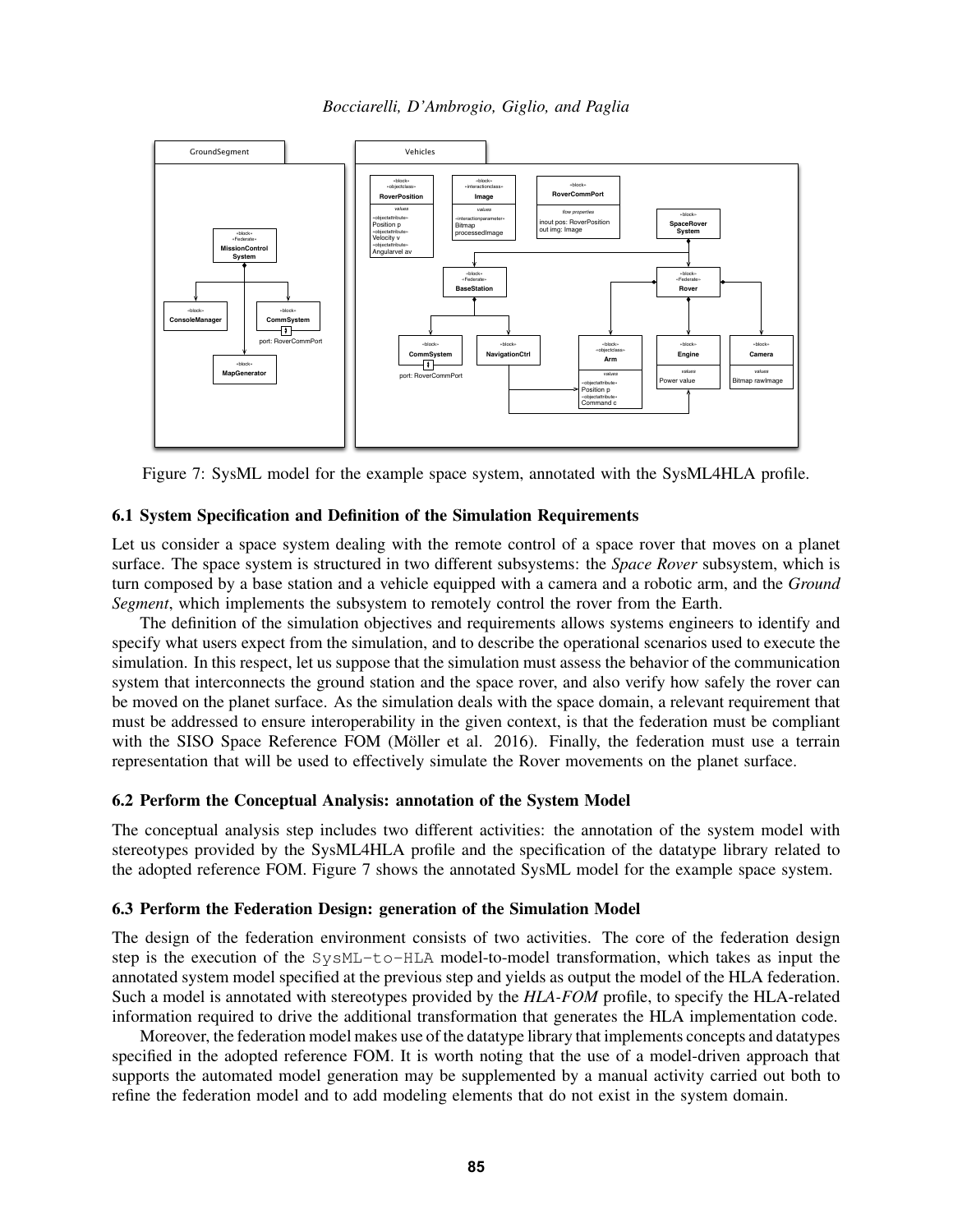*Bocciarelli, D'Ambrogio, Giglio, and Paglia*

<span id="page-11-0"></span>

Figure 8: Space System Federation Model.

The so-obtained federation model for the example application is illustrated in Figure [8.](#page-11-0) The package diagram shown in the upper-left corner specifies that two different FOM modules are to be generated: one for the ground segment, and one for the vehicle. Moreover, since the federation makes use of the Space Reference FOM, the RoverPosition object class is a subclass of the PhysicalEntity class, while the Arm object class is a subclass of the DynamicEntity class. Finally, the TerrainGenerator federate is an example of a model element added during the manual refinement.

The model transformation generates HLA model elements (e.g., federates, object classes, etc.) that have a counterpart in the system model. In many real world cases, the federation model may include components that exist only in the federation domain. For the sake of conciseness, additional details such as datatypes included in the datatype library and stereotype tagged values have been omitted in Figure [8.](#page-11-0)

The second activity included in the Federation Design step deals with the identification of existing federates which can be used in the federation implementation. In the example application case, it is assumed that an already existing implementation of the *Terrain Generator* federate is adapted and integrated in the addressed federation.

#### 6.4 Develop Federation Environment

The Develop Federation Environment step consists of the execution of two different *model-to-text* transformations. The first one, namely the HLA-to-Code transformation, generates the Java/HLA code implementing a significant portion of the required federates. Specifically, the transformation generates the skeleton of the Java classes (i.e., constructors, methods and attributes declarations, exception management) and most of the HLA-related code (i.e., data types definition, RTI interaction methods). The code implementing each federate simulation logic has to be added manually. As an example, a portion of the code that implements the *Vehicle* federate is shown in Listing [1.](#page-12-1)

The second transformation, namely the HLA-to-FOM transformation, takes as input the federation model and the datatype library and yields as output the complete set of required FOM modules. According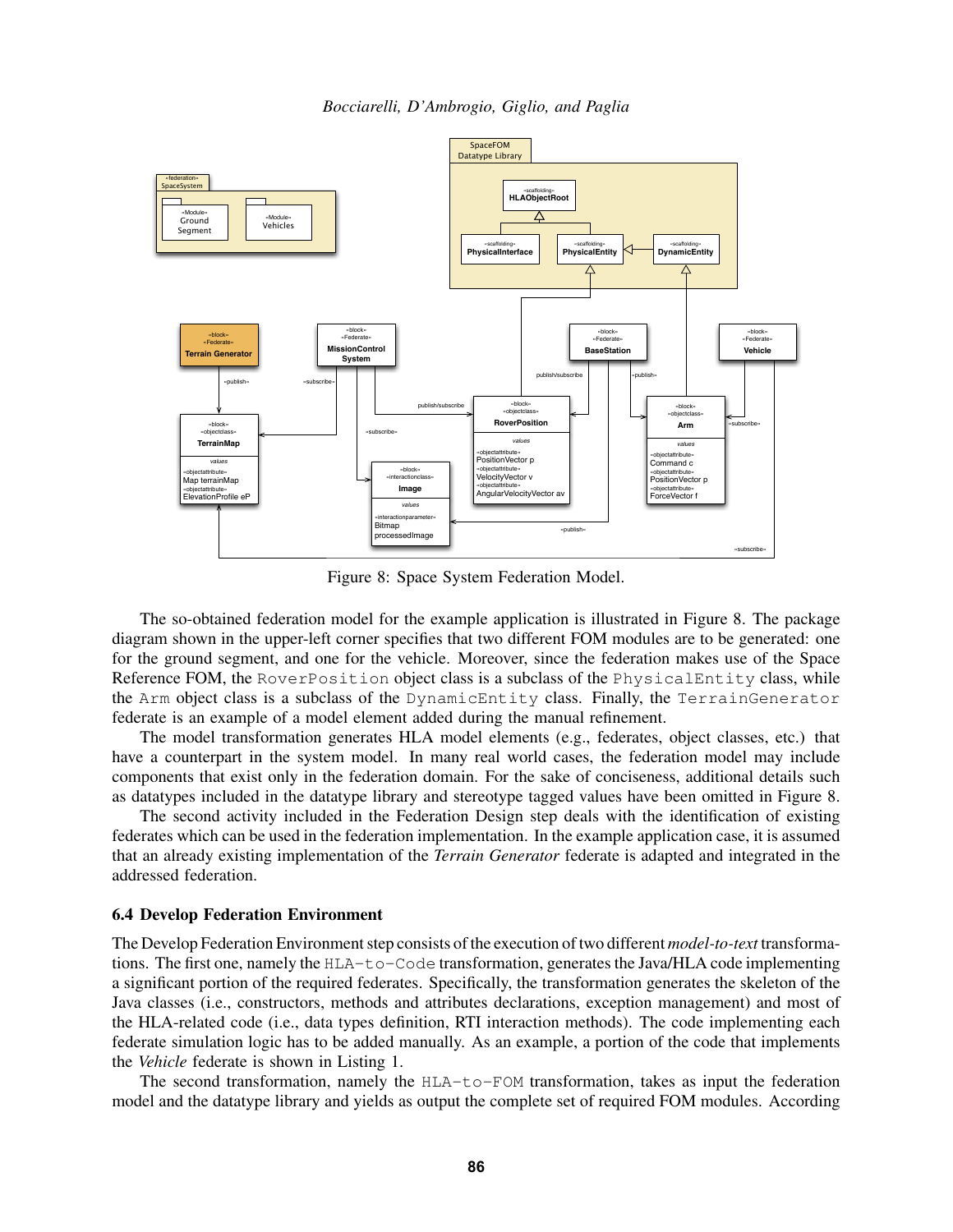```
Listing 1: Fragment of Vehicle federate code.
```

```
package <package full name should be placed here>
import hla.rti1516e.*;
import hla.rti1516e.exceptions.*;
...
public class Vehicle extends FederateAmbassador{
...
//create ambassador
RtiFactory rtiFactory = RtiFactoryFactory.getRtiFactory(); _ambassador = rtiFactory.
   getRtiAmbassador();
try {
   _ambassador.connect(this, CallbackModel. HLA_IMMEDIATE, localSettingsDesignator);
}catch (AlreadyConnected ignored)
...
//join federation _ambassador.joinFederationExecution(federateName +
   federateNameSuffix, "MapViewer", federationName, new URL[] {url});
...
//defines handlers and publish/subscribe capabilities
try{ getHandles();
   subscribeObjects();
  publishInteractions();
} catch (FederateNotExecutionMember e){
throw new RTIinternalError ("HlaInterfaceFailure", e);
...
//start() method must provide the federate simulation logic;
...
}
```
to the annotation specified in Figure [8,](#page-11-0) the transformation output includes the *GroundSegment* and the *Vehicles* modules.

A fragment of the *Vehicles* FOM module is shown in Listing [3,](#page-13-3) while Listing [2](#page-13-4) includes a fragment of the Space Reference FOM. The object classes of the *Vehicles* FOM conform to the hierarchy specified by the Space Reference FOM via the scaffolding declaration mechanism.

According to the remaining steps included in the MoDSEEP, once the several federates composing the space system federation and the required FOM modules are available, the distributed simulation is finally executed to assess the behavior of the space system in the addressed operational scenarios, and thus either proceed to system implementation activities or carry out system redesign or requirements revision activities.

### <span id="page-12-0"></span>7 CONCLUSIONS

This tutorial paper has introduced an approach that applies model-driven engineering principles to the cost-effective development of distributed simulations. The proposed approach, named MoDSEEP (Modeldriven DSEEP), is framed around the development process defined by the DSEEP standard, as applied to HLA-based distributed simulations, and aims at enabling systems engineers to reduce the effort required to carry out HLA-based system analysis activities.

The tutorial is intended to illustrate how standards and technologies introduced in the model-driven engineering field can be effectively used to enhance the existing DSEEP standard process and overcome the main difficulties that often limit the adoption of HLA-based DS approaches.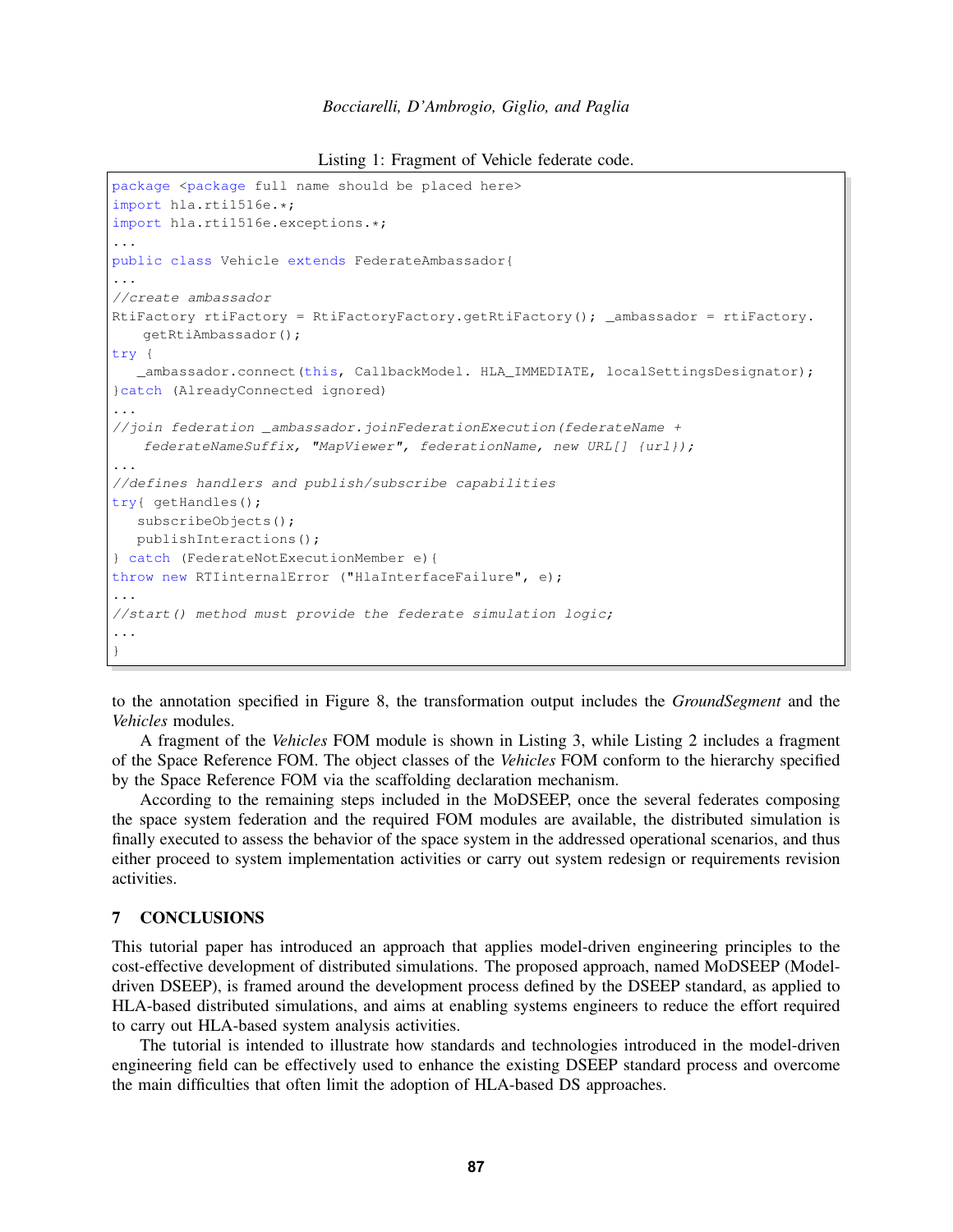The proposed MoDSEEP is founded on the execution of automated model transformations that allow systems engineers to iteratively refine an abstract SysML-based specification of a given system, so to obtain first an intermediate model of the related HLA-based federation and then both the skeleton of the Java-HLA DS implementation and the required set of FOM modules that specify the data exchanged by federates.

An integrated toolchain has been set up to implement both the profiles and the model transformations introduced by the MoDSEEP. The toolchain makes use of the various tools integrated into the Eclipse platform and the EMF project.

An example application to the development of an HLA-based DS for a space system has been used to illustrate the MoDSEEP benefits, as well as its limitations, when applied to the generation of an HLA implementation that conforms to a specific reference FOM.

```
Listing 2: Fragment of Space Reference FOM.
<?xml version="1.0" encoding="UTF-8"
   standalone="yes"?>
<objectModel xsi:schemaLocation="http://
   standards.ieee.org/IEEE1516-2010"
...
<dataTypes>
<simpleData>
  <name>Velocity</name>
  <representation>HLAfloat64LE
  </representation>
...
<arrayData>
  <name>VelocityVector</name>
  <dataType>Velocity</dataType>
  <cardinality>3</cardinality>
  <encoding>HLAfixedArray
  </encoding>
...
</arrayData>
</dataTypes>
<objectClass>
  <name>HLAobjectRoot</name>
  <objectClass>
                                                Listing 3: Fragment of Vehicles FOM Module.
                                              <?xml version="1.0" encoding="UTF-8"
                                                  standalone="yes"?>
                                              <objectModel>
                                              <modelIdentification>
                                                <name>Vechicles Module</name>
                                                      <type>FOM</type>
                                                      <version>0.1</version>
                                              ...
                                              </modelIdentification>
                                              ...
                                              <objects>
                                              <objectClass>
                                                <name>HLAobjectRoot</name>
                                                <objectClass>
                                                  <name>PhysicalEntity</name>
                                                  <objectClass>
                                                    <name>RoverPositiom</name>
                                                    <sharing>PublishSubscribe</sharing>
                                                    <attribute>
                                                      <name>v</name>
                                                      <dataType>VelocityVector
                                                      </dataType>
                                                      <updateType>Conditional
```
#### **REFERENCES**

</sharing>

</objectModel>

...

semantics>

<name>PhysicalEntity</name> <sharing>PublishSubscribe

<semantics>A PhysicalEntity is...</

<span id="page-13-0"></span>Atkinson, C., and T. Kühne. 2003. "Model-driven development: a metamodeling foundation". Software, IEEE 20(5):36-41.

<span id="page-13-1"></span>Bocciarelli, P., A. D'Ambrogio, and G. Fabiani. 2012. "A Model-driven Approach to Build HLA-based Distributed Simulations from SysML Models". In *Proceedings of the 2nd International Conference on Simulation and Modeling Methodologies, Technologies and Applications*, SIMULTECH '12, 49–60.

...

</objectModel>

</updateType>

</transportation>

</sharing>

<sharing>PublishSubscribe

<transportation>HLAreliable

<span id="page-13-2"></span>Bocciarelli, P., A. D'Ambrogio, A. Falcone, A. Garro, and A. Giglio. 2019. "A model-driven approach to enable the simulation of complex systems on distributed architectures". *SIMULATION*:1–27.